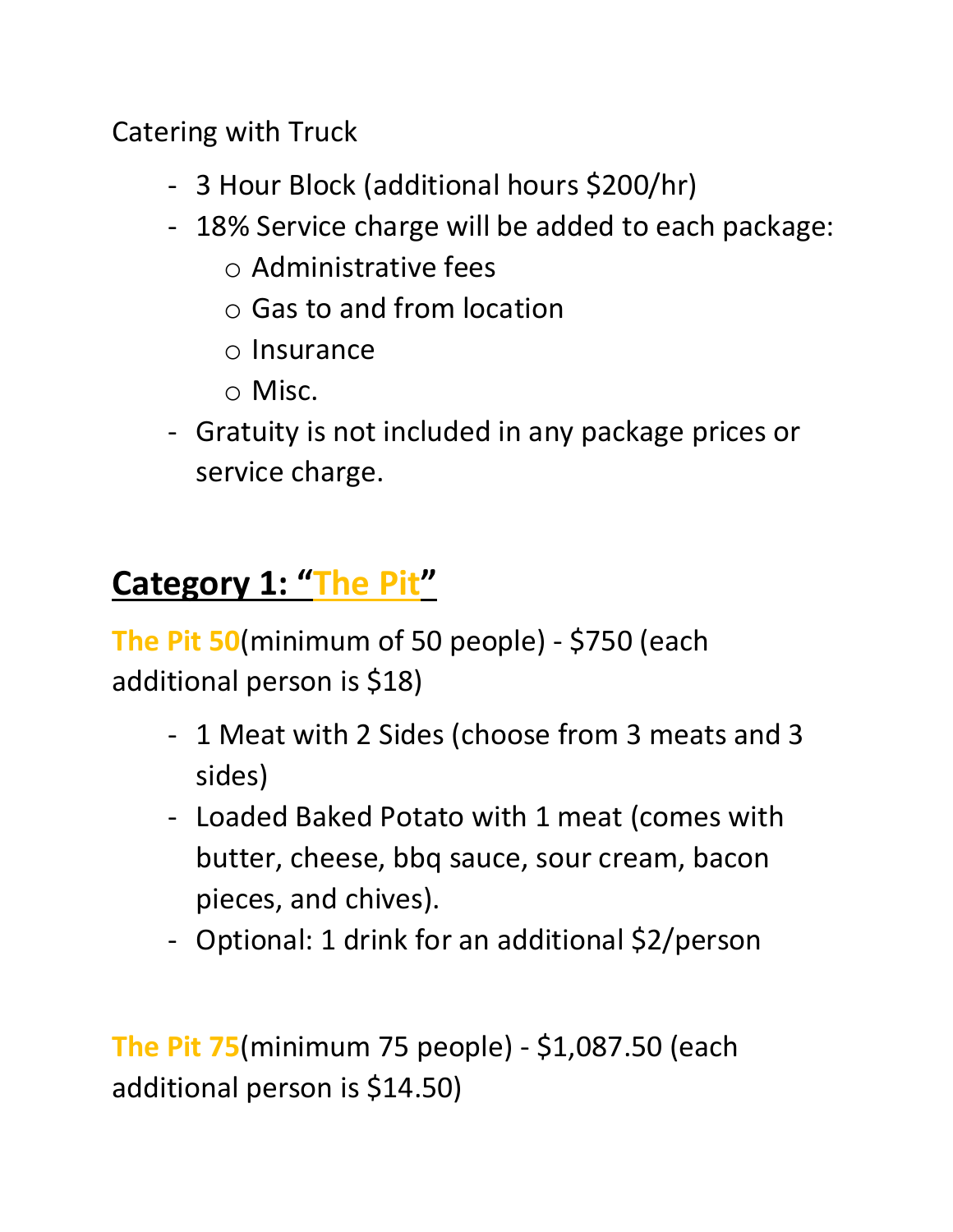- 1 Meat with 2 Sides (choose from 3 meats and 3 sides)
- Loaded Baked Potato with 1 meat (comes with butter, cheese, bbq sauce, sour cream, bacon pieces, and chives).
- Optional: 1 drink for an additional \$2/person

The Pit  $100$ (minimum 100 people) – \$1,400 (each additional person is \$15)

- 1 Meat with 2 Sides (choose from 3 meats and 3 sides)
- Loaded Baked Potato with 1 meat (comes with butter, cheese, bbq sauce, sour cream, bacon pieces, and chives).
- Optional: 1 drink for an additional \$2/person

The Pit  $150$ (minimum 150 people) – \$2,100 (each additional person is \$15)

1 Meat with 2 Sides (choose from 3 meats and 3 sides)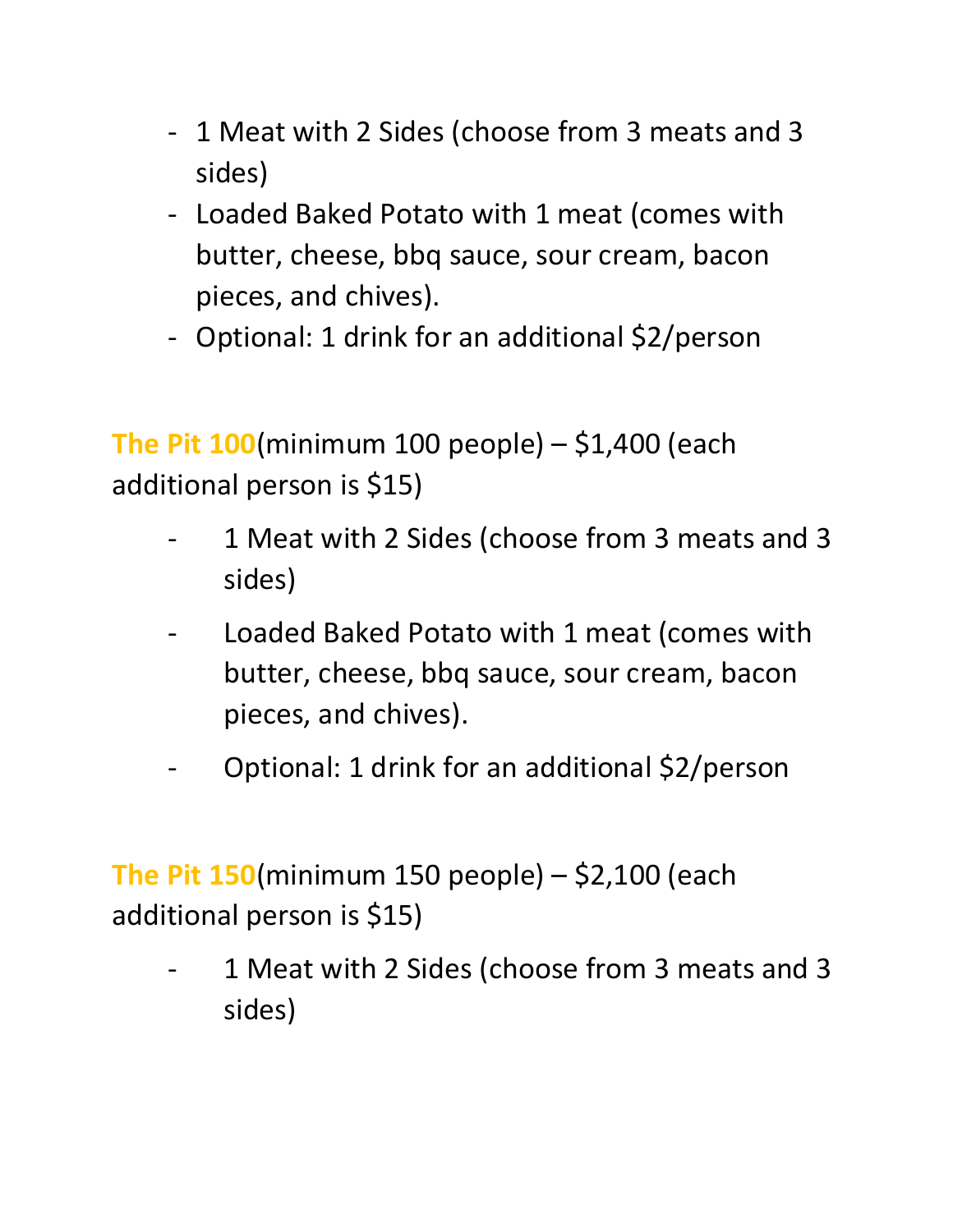- Loaded Baked Potato with 1 meat (comes with butter, cheese, bbq sauce, sour cream, bacon pieces, and chives).
- Optional: 1 drink for an additional \$2/person

The Pit 200(minimum of 200 people)  $-$  \$2,800 (each additional person is \$15)

- 1 Meat with 2 Sides (choose from 3 meats and 3 sides)
- Loaded Baked Potato with 1 meat (comes with butter, cheese, bbq sauce, sour cream, bacon pieces, and chives).
- Optional: 1 drink for an additional \$2/person

## Category 2: "Smoke em'"

Smoke em' 50(minimum 50 people) - \$900 (each additional person is \$18)

- 2 Meat 2 Sides (choose from 4 meats and 4 sides)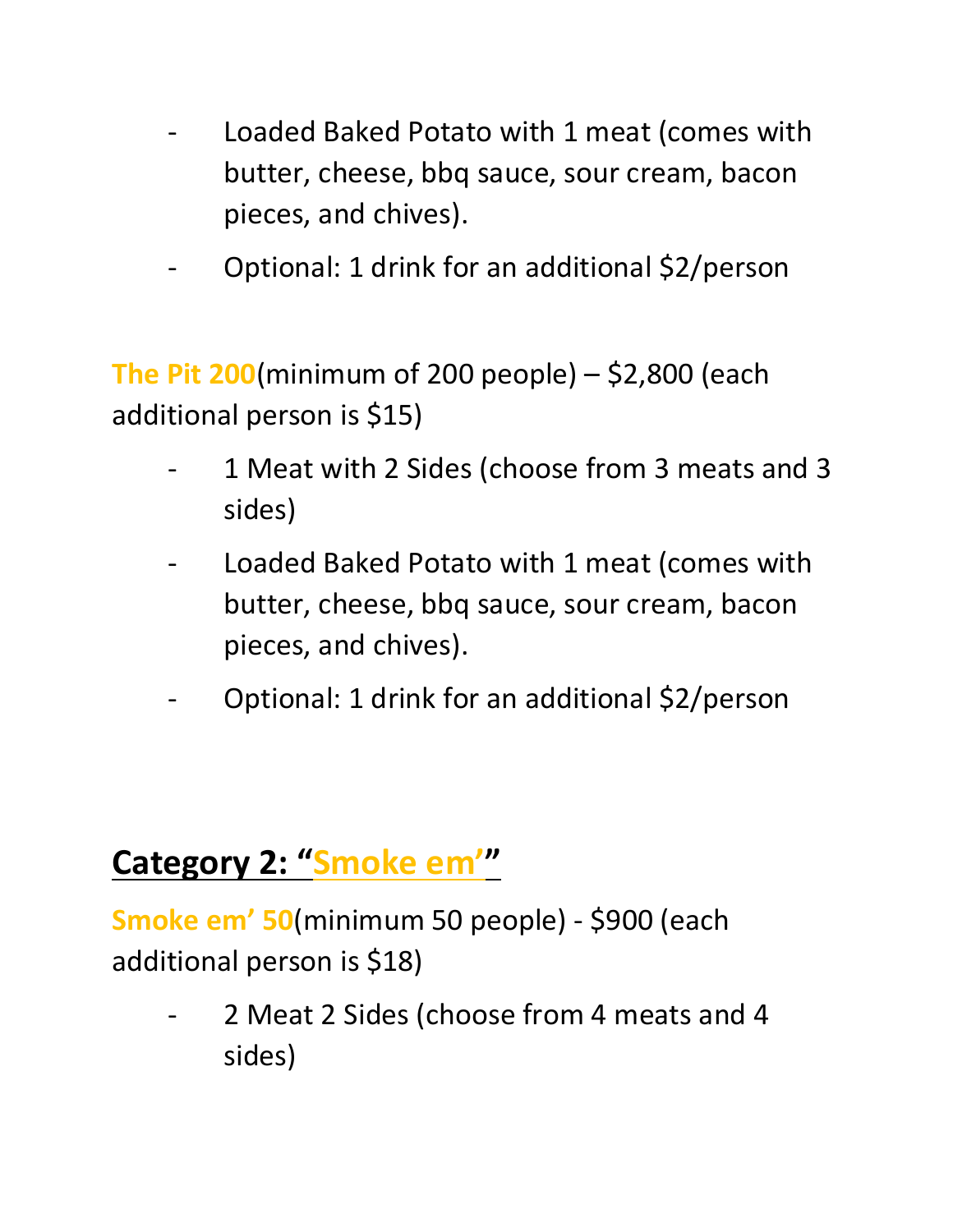- Loaded Baked Potato with 2 Meats (comes with butter, cheese, bbq sauce, sour cream, bacon pieces, and chives).
- Bowl with 1 of the 4 meats (comes with a bed of seasoned rice along side a bed of lettuce with diced tomatoes, lined down the middle with kalamata olives and topped with our Seven Sauce).
- Optional: 1 drink for an additional \$2/person

Smoke em' 75(minimum 75 people) - \$1,312.50 (each additional person is \$17.50)

- 2 Meat 2 Sides (choose from 4 meats and 4 sides)
- Loaded Baked Potato with 2 Meats (comes with butter, cheese, bbq sauce, sour cream, bacon pieces, and chives).
- Bowl with 1 of the 4 meats (comes with a bed of seasoned rice along side a bed of lettuce with diced tomatoes, lined down the middle with kalamata olives and topped with our Seven Sauce).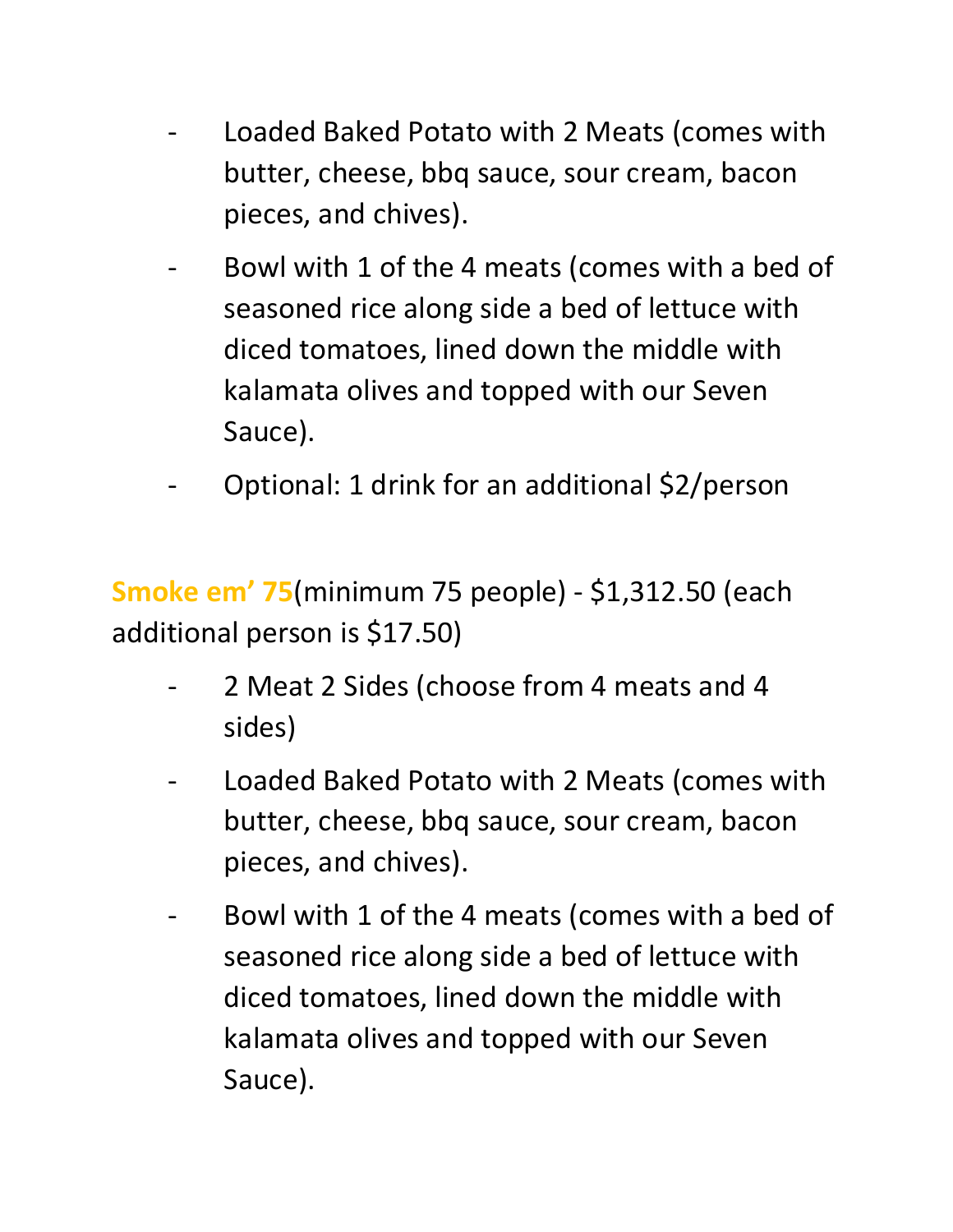Optional: 1 drink for an additional \$2/person

Smoke em' 100(minimum 100 people) - \$1,700 (each additional person is \$18)

- 2 Meat 2 Sides (choose from 4 meats and 4 sides)
- Loaded Baked Potato with 2 Meats (comes with butter, cheese, bbq sauce, sour cream, bacon pieces, and chives).
- Bowl with 1 of the 4 meats (comes with a bed of seasoned rice along side a bed of lettuce with diced tomatoes, lined down the middle with kalamata olives and topped with our Seven Sauce).
- Optional: 1 drink for an additional \$2/person

Smoke em' 150(minimum 150 people) - \$2,550 (each additional person is \$18)

- 2 Meat 2 Sides (choose from 4 meats and 4 sides)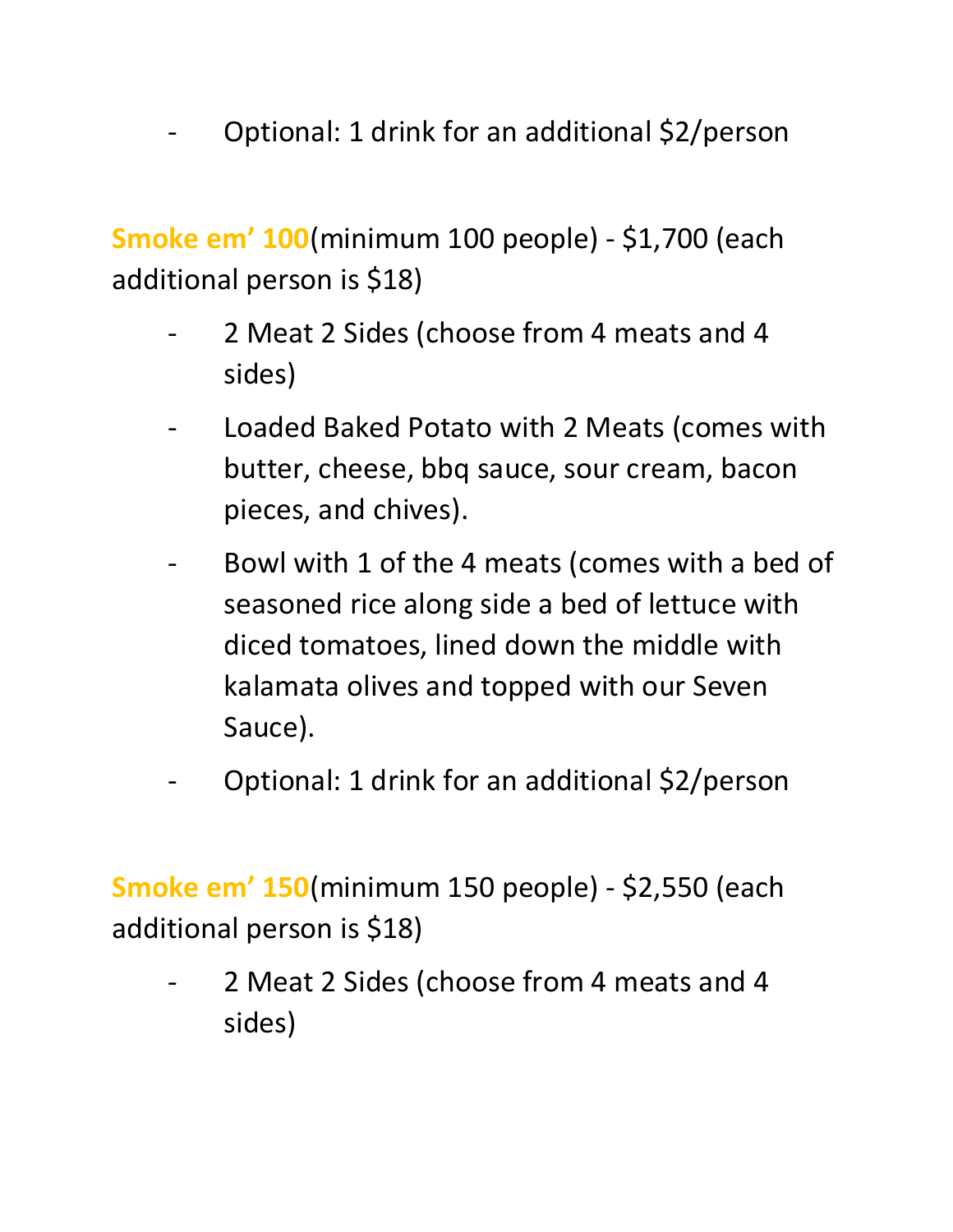- Loaded Baked Potato with 2 Meats (comes with butter, cheese, bbq sauce, sour cream, bacon pieces, and chives).
- Bowl with 1 of the 4 meats (comes with a bed of seasoned rice along side a bed of lettuce with diced tomatoes, lined down the middle with kalamata olives and topped with our Seven Sauce).
- Optional: 1 drink for an additional \$2/person

Smoke em' 200(minimum 200 people) - \$3,400 (each additional person is \$18)

- 2 Meat 2 Sides (choose from 4 meats and 4 sides)
- Loaded Baked Potato with 2 Meats (comes with butter, cheese, bbq sauce, sour cream, bacon pieces, and chives).
- Bowl with 1 of the 4 meats (comes with a bed of seasoned rice along side a bed of lettuce with diced tomatoes, lined down the middle with kalamata olives and topped with our Seven Sauce).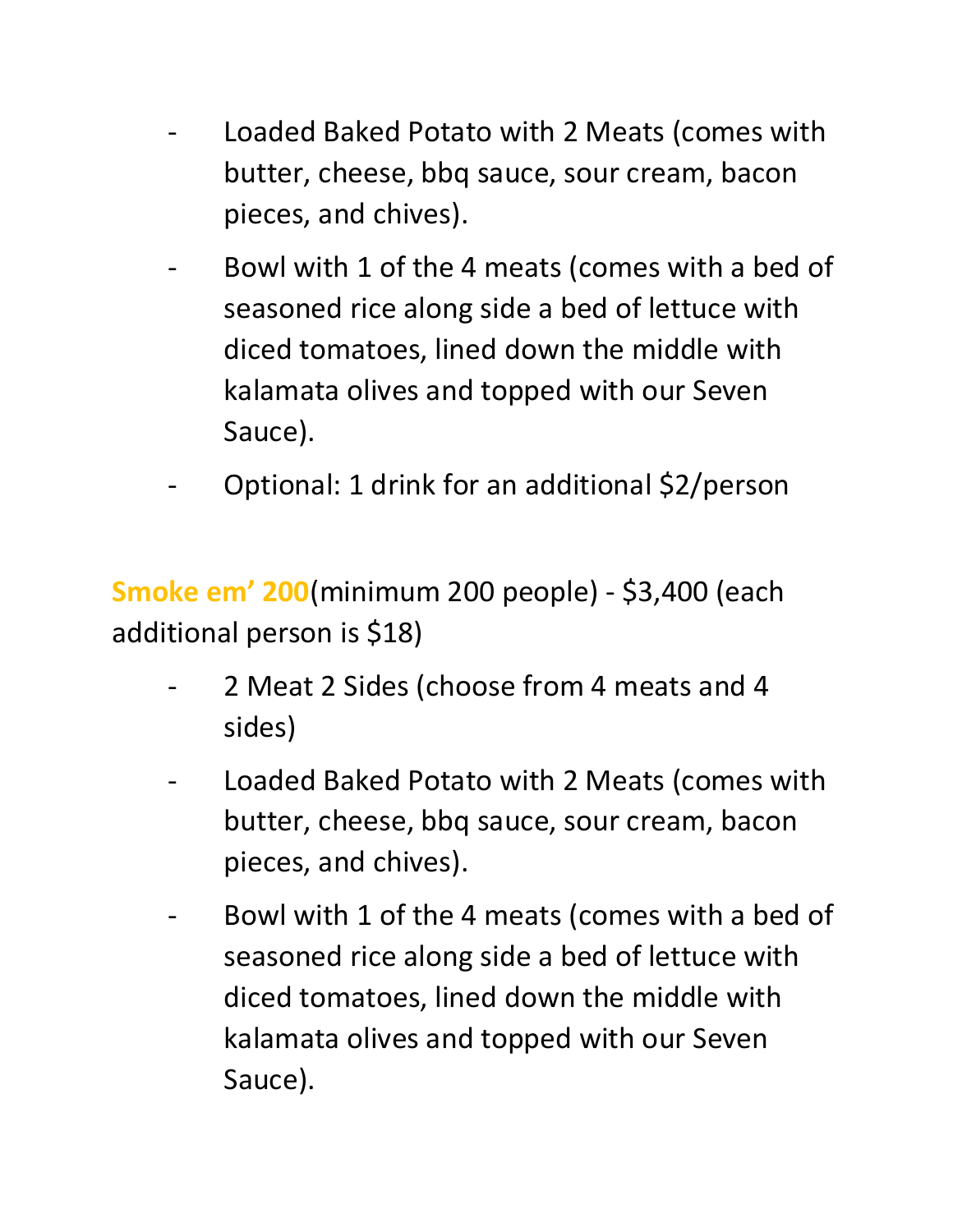Optional: 1 drink for an additional \$2/person

## Meat Options:

- Brisket
- Turkey
- Pulled Turkey
- Pulled Pork
- Pork Ribs
- Chicken Thighs
- Pork Sausage
- Beef Sausage

## Side Options:

- Macaroni
- Bacon & Jalapeno Mac
- Potato Salad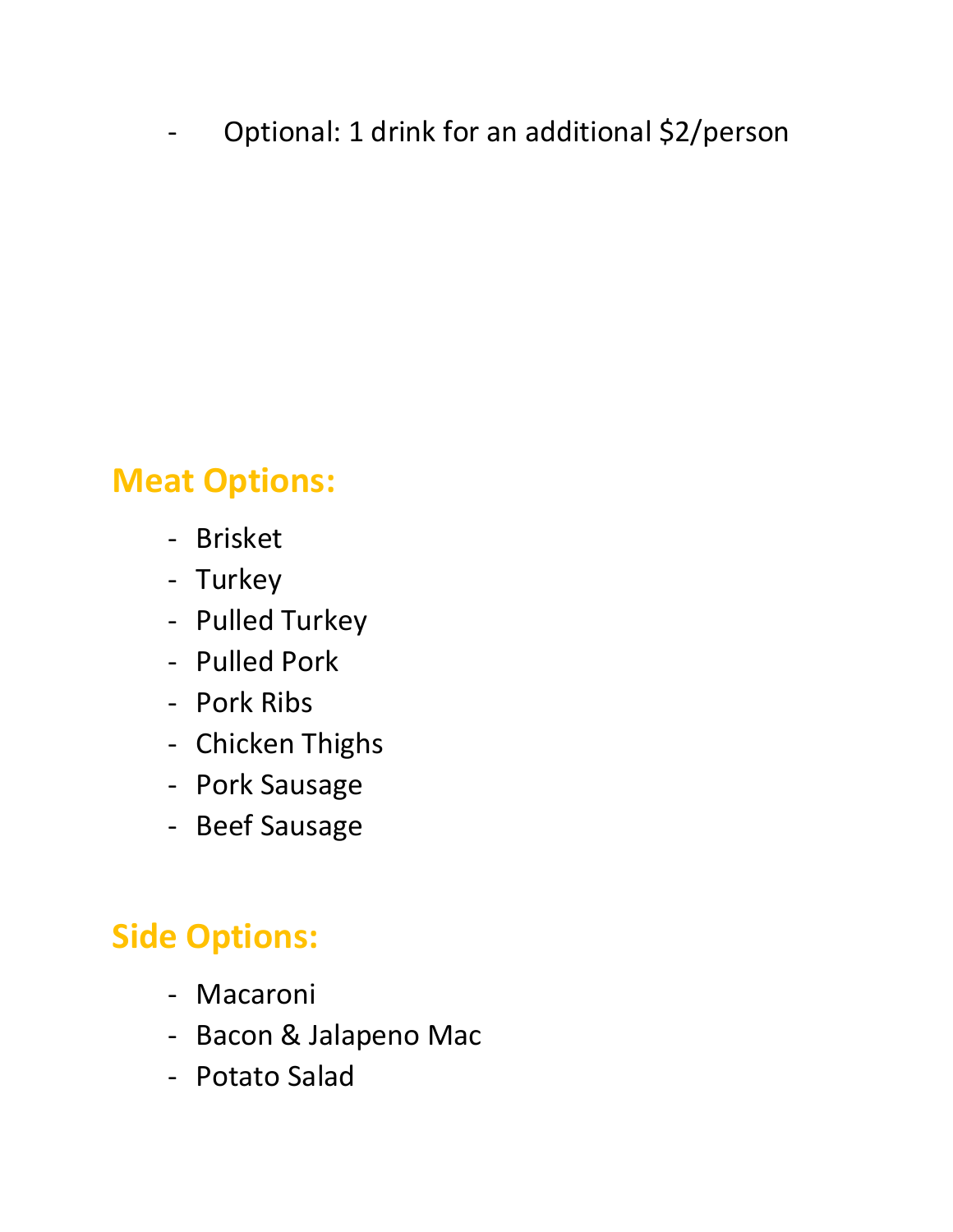- BBQ Beans
- Green Beans with or without Bacon
- Charro Beans with either pork or beef sausage
- Coleslaw
- Collard Greens with pork or beef sausage
- Cornbread with or without Jalapenos
- Fries

### Drink Options: Bottled

- Coke
- Dr. Pepper
- Orange Soda
- Sprite
- Sweet Tea
- Unsweet Tea
- Water

### Category 3: Burgers & Wings

BW 50(minimum 50 people) - \$600(each additional person is \$12)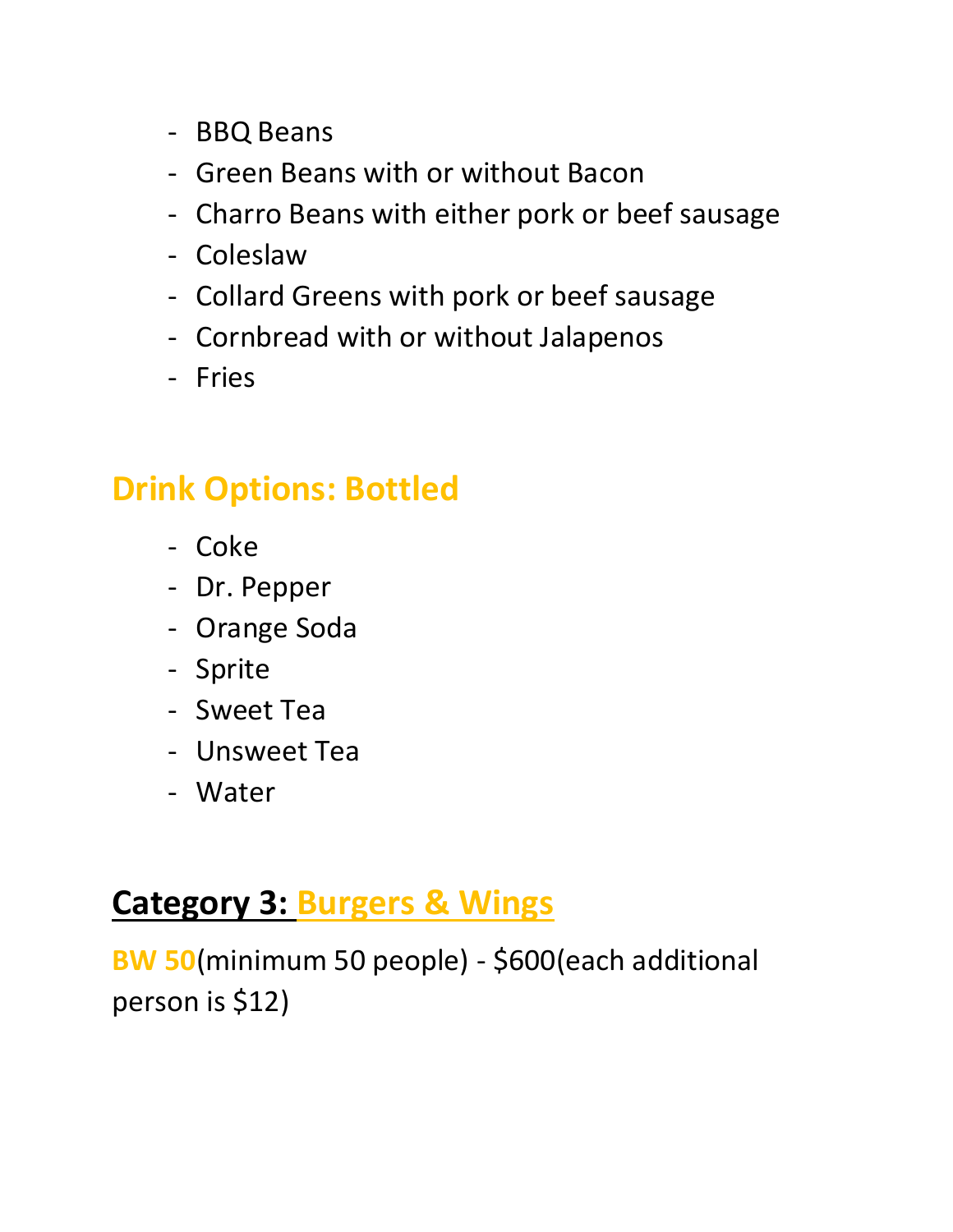- Burger and Fries or Coleslaw comes with lettuce, tomatoes, pickles, onions, cheese, mustard, mayo, ketchup. (choose 2 of 4 additional toppings)
- Wings and Fries or Coleslaw 6 wings comes with ranch and celery. (choice of 1 sauce out of 5)
- Optional: 1 drink for an additional \$2/person

BW 75(minimum 75 people) - \$862.50(each additional person is \$11.50)

- Burger and Fries or Coleslaw comes with lettuce, tomatoes, pickles, onions, cheese, mustard, mayo, ketchup. (choose 2 of 4 additional toppings)
- Wings and Fries or Coleslaw 6 wings comes with ranch and celery. (choice of 1 sauce out of 5)
- Optional: 1 drink for an additional \$2/person

BW 100(minimum 100 people) - \$1100(each additional person is \$12)

- Burger and Fries or Coleslaw - comes with lettuce, tomatoes, pickles, onions, cheese, mustard, mayo, ketchup. (choose 2 of 4 additional toppings)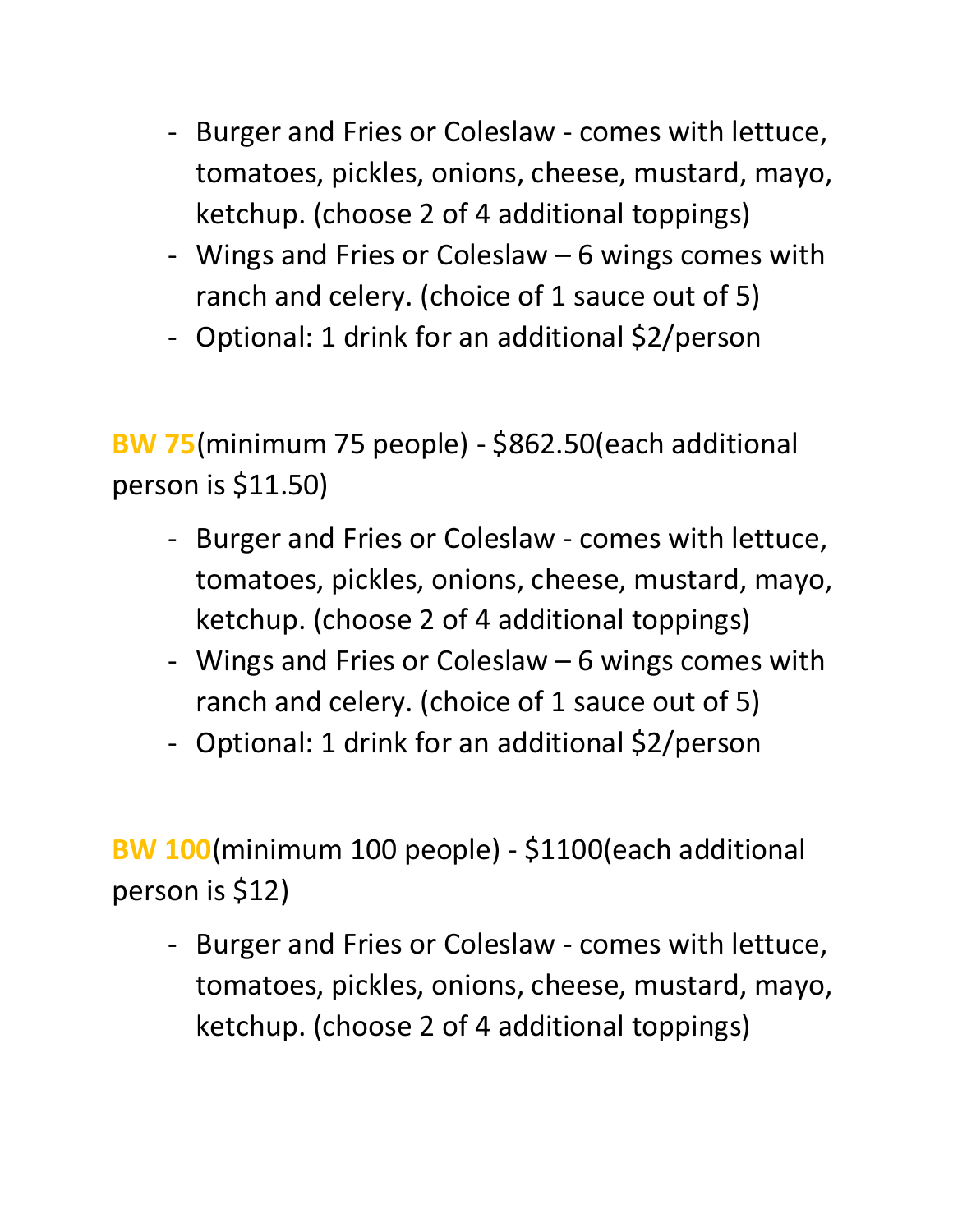- Wings and Fries or Coleslaw 6 wings comes with ranch and celery. (choice of 1 sauce out of 5)
- Optional: 1 drink for an additional \$2/person

BW 150(minimum 150 people) - \$1,650(each additional person is \$12)

- Burger and Fries or Coleslaw comes with lettuce, tomatoes, pickles, onions, cheese, mustard, mayo, ketchup. (choose 2 of 4 additional toppings)
- Wings and Fries or Coleslaw 6 wings comes with ranch and celery. (choice of 1 sauce out of 5)
- Optional: 1 drink for an additional \$2/person

BW 200(minimum 200 people) - \$2,200(each additional person is \$12)

- Burger and Fries or Coleslaw comes with lettuce, tomatoes, pickles, onions, cheese, mustard, mayo, ketchup. (choose 2 of 4 additional toppings)
- Wings and Fries or Coleslaw 6 wings comes with ranch and celery. (choice of 1 sauce out of 5)
- Optional: 1 drink for an additional \$2/person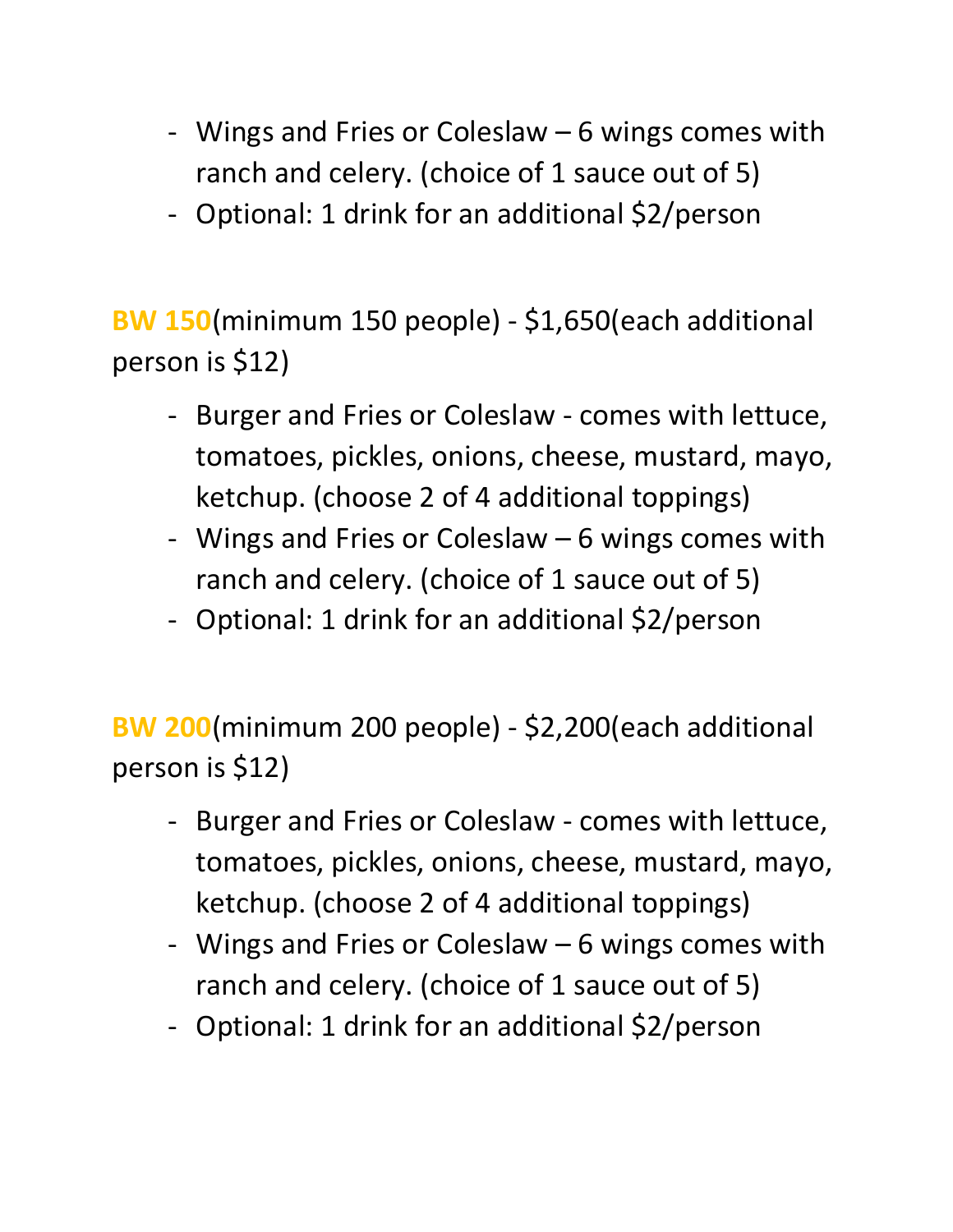# Category 4: Buns & Bowls

BB 50(minimum 50 people) - \$650 (each additional person is \$13)

- Sandwich and a Side (choose from 3 meats and 3 sides)
- Bowl (choose 1 of the 3 meats) (comes with a bed of seasoned rice along side a bed of lettuce with diced tomatoes, lined down the middle with kalamata olives and topped with our Seven Sauce).
- Optional: 1 drink for an additional \$2/person

BB 75(minimum 75 people) - \$937.50 (each additional person is \$12.50)

- Sandwich and a Side (choose from 3 meats and 3 sides)
- Bowl (choose 1 of the 3 meats) (comes with a bed of seasoned rice along side a bed of lettuce with diced tomatoes, lined down the middle with kalamata olives and topped with our Seven Sauce).
- Optional: 1 drink for an additional \$2/person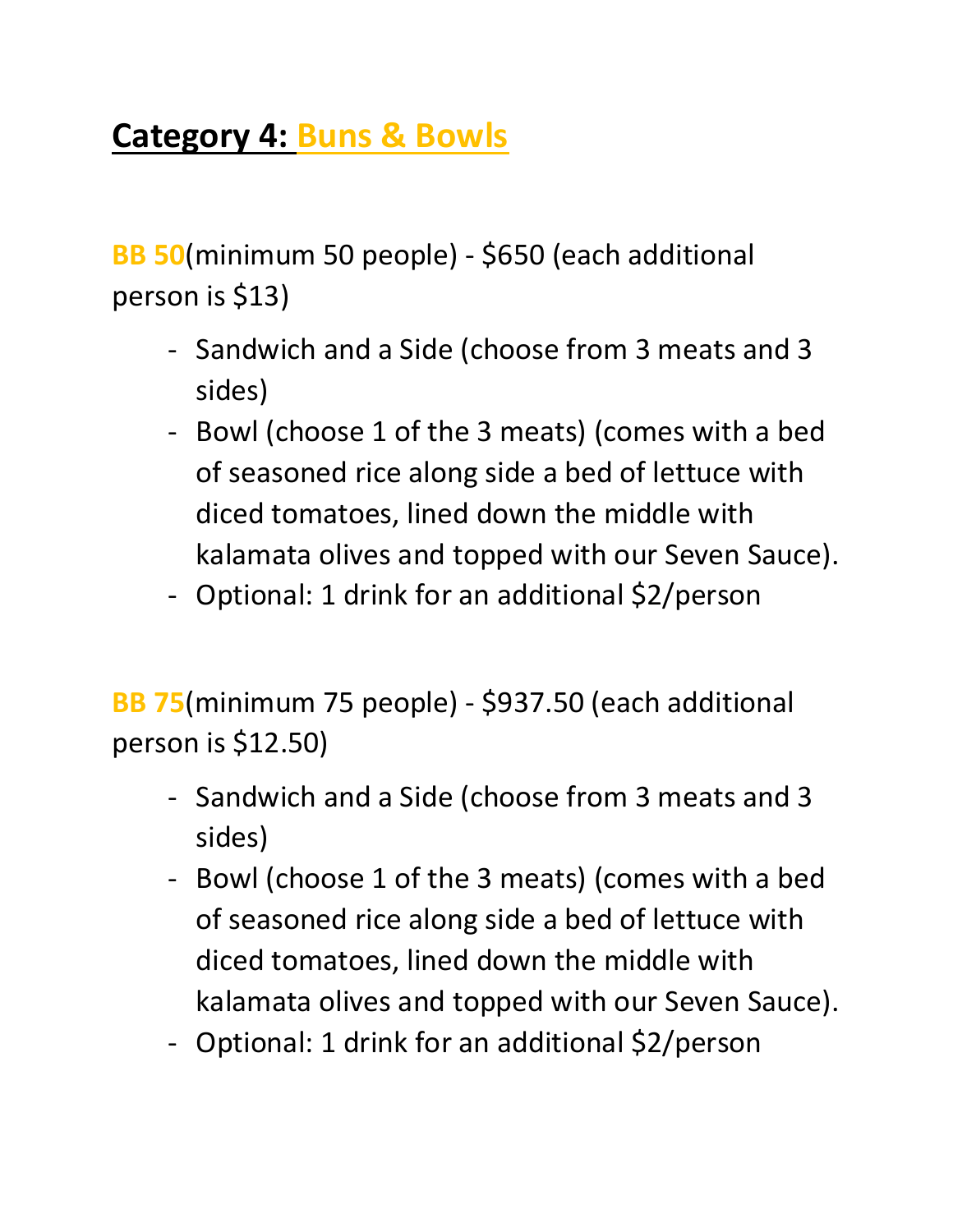BB 100(minimum 100 people) - \$1,200 (each additional person is \$13)

- Sandwich and a Side (choose from 3 meats and 3 sides)
- Bowl (choose 1 of the 3 meats) (comes with a bed of seasoned rice along side a bed of lettuce with diced tomatoes, lined down the middle with kalamata olives and topped with our Seven Sauce).
- Optional: 1 drink for an additional \$2/person

BB 150(minimum 150 people) - \$1,800 (each additional person is \$13)

- Sandwich and a Side (choose from 3 meats and 3 sides)
- Bowl (choose 1 of the 3 meats) (comes with a bed of seasoned rice along side a bed of lettuce with diced tomatoes, lined down the middle with kalamata olives and topped with our Seven Sauce).
- Optional: 1 drink for an additional \$2/person

BB 200(minimum 200 people) - \$2,400 (each additional person is \$13)